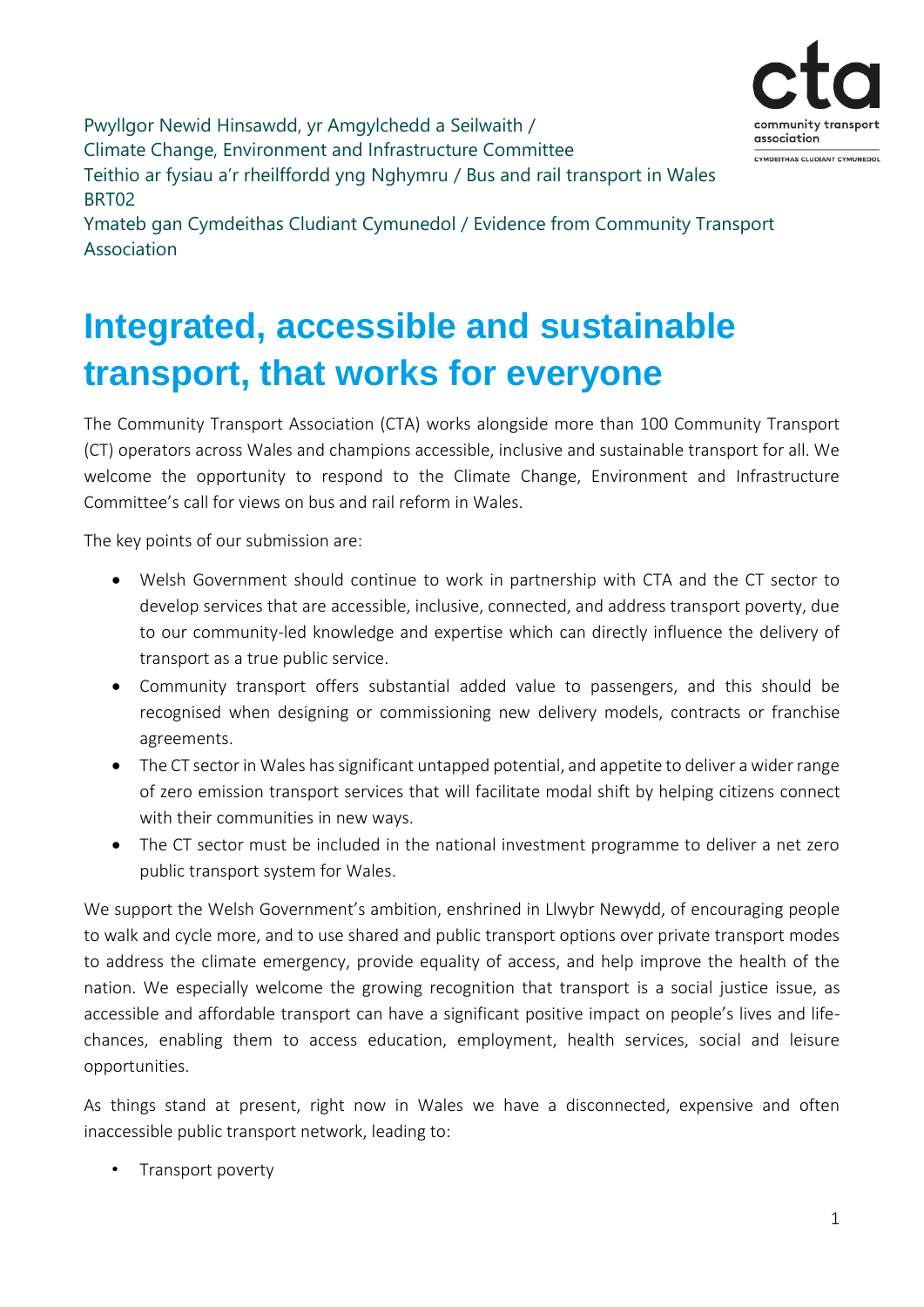- Loneliness and isolation
- Access and inclusion barriers.

The community transport sector already makes a substantial contribution to tackling these issues, offering innovative shared transport options that affordably meet a wide range of passenger needs, embracing new technology and showcasing different ownership models to enable citizens to shift away from private vehicles. CTA members and the wider community transport operator network in Wales have welcomed the opportunity to work alongside Welsh Government Ministers and officials to deliver a better, more affordable, more integrated local passenger transport network that can meet the needs of **all** passengers and be the first and best choice for making a journey. This will have positive benefits for citizens, our communities and our environment.

**Llandysul a Phont Tyweli Ymlaen Cyf** is a registered charity providing affordable and accessible transport to individuals, organisations and groups within the counties of Carmarthen and Ceredigion. They encourage a grass-roots approach to developing transport solutions which help communities feel less isolated, better connected and with improved access to local services, facilities and opportunities. It recently pressed on with plans to expand the use of electric vehicles – seeing this as a great way to bring down costs for passengers.

'Just as an example,' Rod Bowen, Community Transport Development Officer, says, 'a passenger previously might have had to pay £86 for a taxi to Cardigan. Through capital funding from the Welsh Government (ULEV Transformation Fund) to buy electric vehicles, we've been able to get the cost of the same journey down to £13. As well as reducing the operational cost, those vehicles will be an asset that resides in the local community or at a community hub, for a decade.

'Over the last 12 months we have put 6 electric vehicles into different areas – demand is growing by over 100% on a weekly basis because people haven't been able to access bus services. Using electric vehicles makes journeys much more affordable for passengers as we are able to pass on the operational cost savings – helping to address transport poverty. Our communities are crying out for these types of services.'

## **1. Access & Inclusion**

If we want everybody to be able to access an integrated and sustainable public transport network and facilitate modal shift, we need to see every passenger or prospective passenger as someone of value. Whatever the reasons for their journey, their mobility support needs, their preferred journey time, or their income bracket, they need to see the public transport network as a viable and accessible option.

One of **Green Dragon's** regular passengers, who lives on the border of Pembrokeshire and Carmarthenshire and has mobility support needs and a guide dog, has a sister living in Shrewsbury. She's confident the community transport provider will be able to pick her up at home and take her to the train station, but she's afraid that when she gets to the station the member of staff supposed to meet her to help her get on the train won't be there, and that she won't get the support she needs to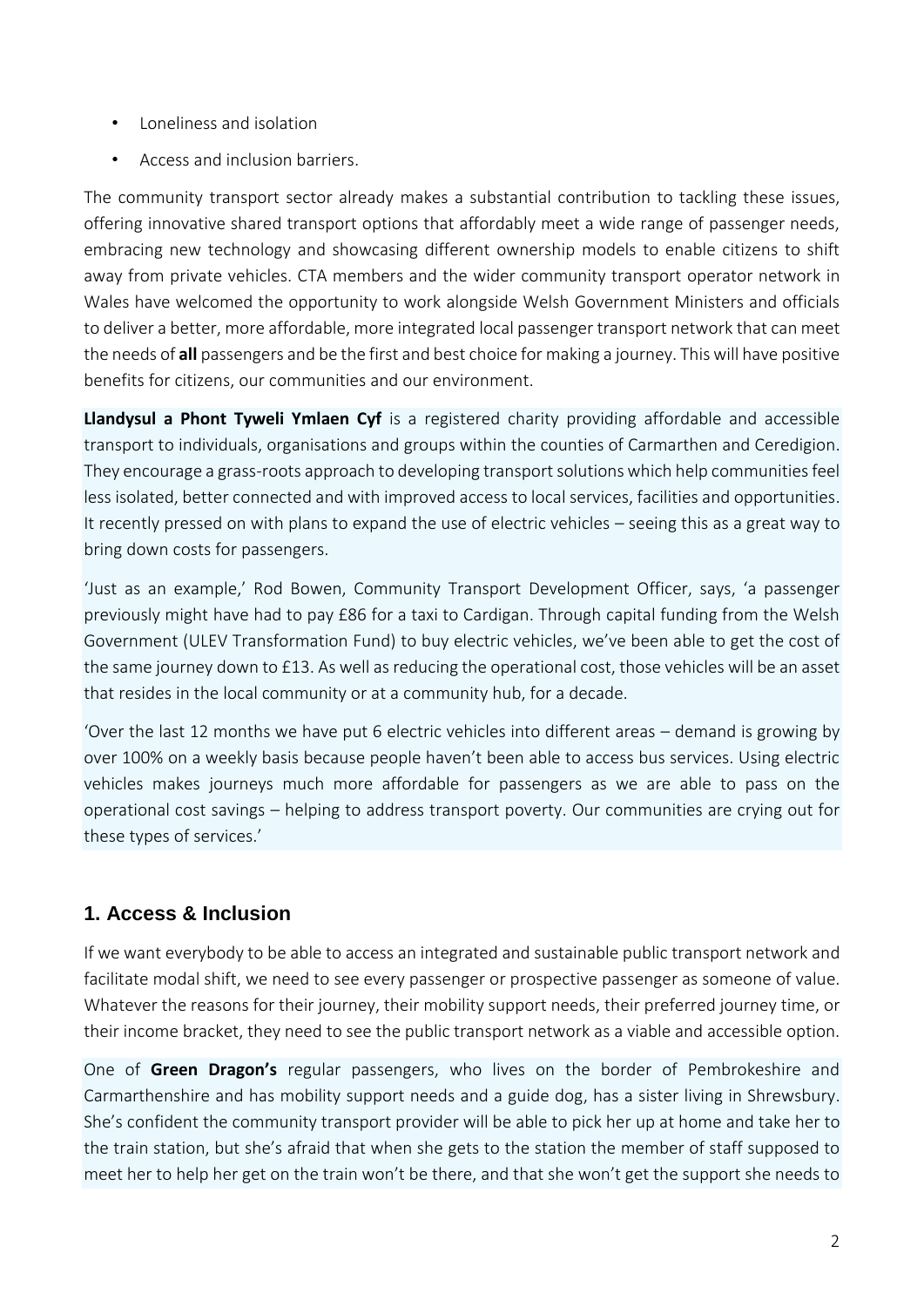disembark when she arrives at her destination. She told us that she has experienced these barriers often when trying to use the train, and now she is older and less confident after so long shielding at home, that she is avoiding visiting her sister at all, leaving them both more isolated and disconnected.

Disabled people in the UK make 38% fewer journeys every year than non-disabled people due to inaccessible transport. Investing in accessible, inclusive services delivered by community transport which can then integrate with the wider public transport network will ensure disabled people are not left behind in the transition to net zero. Similarly, with nearly a third of the Welsh population aged over 60, investing in an integrated, accessible and supportive transport network will make a substantial contribution to making Wales the best place in the world to grow older.

The infrastructure and vehicle fleet involved in delivering transport services – including any new stations, interchanges, vehicles, or multi-modal transport hubs – need to be designed and delivered to the highest standards of accessibility. Transport for Wales, Network Rail and Welsh Government should seek out the expert advice of third sector support agencies such as Disability Wales, RNIB, and Transport for All, and directly from those with lived expertise, to ensure an ambitious timetable of access improvements is developed and implemented. This should also include a review and upgrade of how information is provided, in partnership with organisations such as Learning Disability Wales and RNID.

We should ensure that everyone involved in developing and delivering public transport services has a basic level of disability equality training – delivered by disabled people – so that operators understand what it takes to support someone with dignity and safety, to use the public transport system in a way that works for them. If public transport is truly to return to being a Welsh public service and become the first and best choice for making a journey, then as per Llwybr Newydd's Equalities pathway **every passenger's value needs to be recognised** and access barriers removed.

A key strength of the community transport sector is its ground up approach to the provision of transport. It has deep roots in the local community and provides people-led services that address a wide range of needs. Any Action Plan or policy measures considering the need for long-term systemic and structural changes required for a fairer, more equitable society, should include capacity-building support for local communities to develop their own needs-led and community-owned accessible transport solutions. The CTA would be a fully supportive and proactive partner in any such capacitybuilding, and this work has already started through our role as lead partner for delivery of the Third Sector Mini Plan in Llwybr Newydd.

## **2. Transport Poverty**

A lack of transport, or poor quality and inaccessible transport, can impact negatively on an individual's quality of life, their economic and social opportunities, and the type of activities they can engage in. To this end, transport poverty can reinforce exclusion from mainstream society, across a whole range of areas – employment, education, health, and social and cultural activities.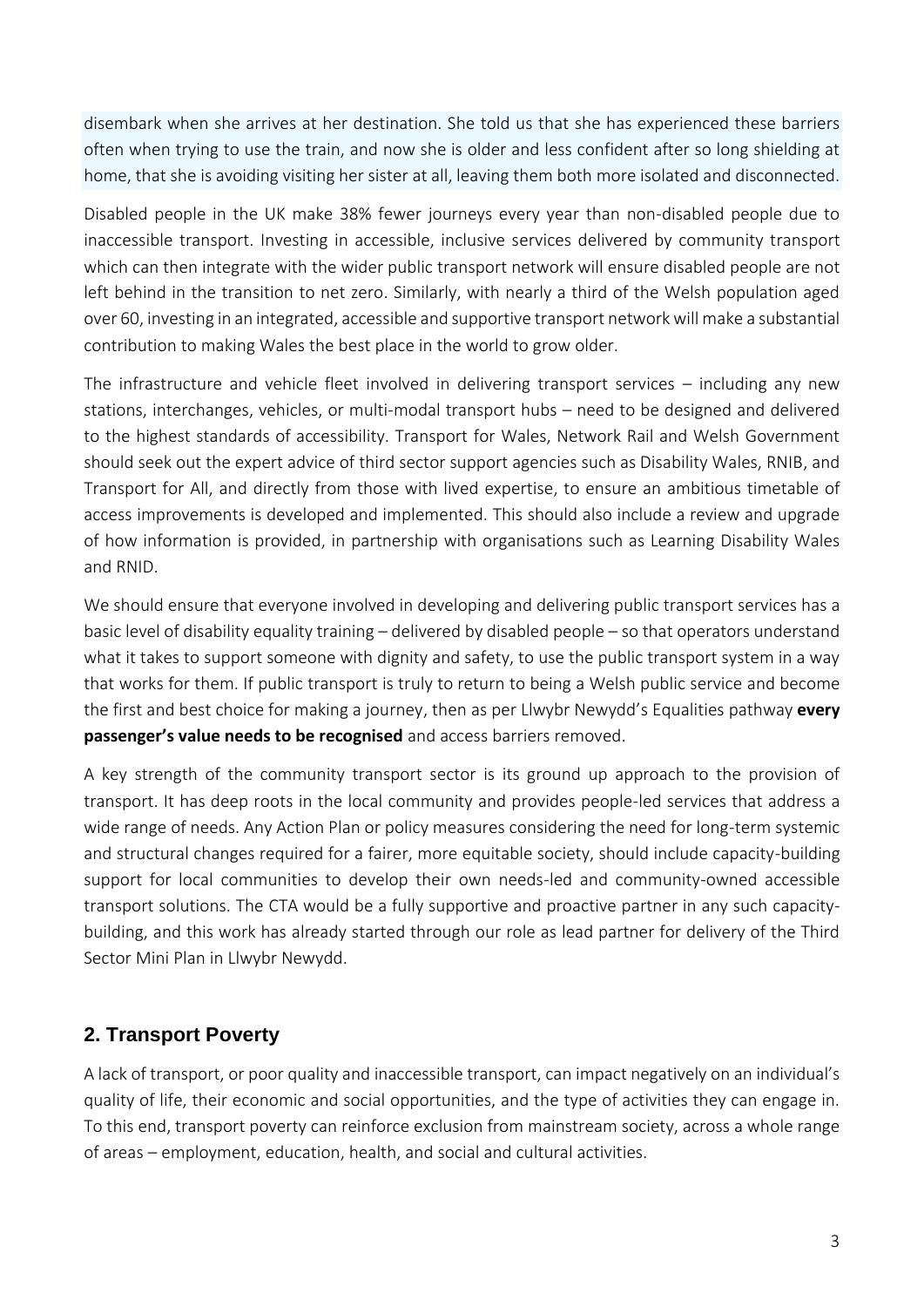Reliable, high quality, affordable and accessible transport services are an integral part of the essential 'gateway infrastructure' that underpins social inclusion<sup>1</sup>. The introduction of the Wales Transport Strategy Llwybr Newydd, by the Welsh Government in 2021, is a key milestone as it enshrines the principle that 'equality is integrated into transport planning at the highest level rather than seen as a separate issue.'

CTA fully supports Welsh Government's aspirations to streamline and integrate ticketing across transport modes, as we believe this will be easier for passengers to navigate, increase the attractiveness of public transport, and result in cost savings for passengers using the network. Tackling transport poverty requires a much wider range of measures however, and we welcome the opportunity to work alongside Welsh Government, Transport for Wales and commercial operators to develop opportunities that align with the Equalities and Rural pathways of Llwybr Newydd as well as those emerging through the development of the Third Sector Mini Plan.

**Fair access to work** was a significant theme within Welsh Government's recent Cost of Living summit<sup>2</sup> and, together with the Welsh Government's recent announcement of a Basic Income pilot for care leavers across Wales, highlights the need for community transport options that support people, including younger people who do not have the financial means to purchase a vehicle, to get to places of employment that may not be well served by bus routes or where the timetabling of bus services does not match shift patterns.

Transport is undoubtedly a key factor in shaping people's experiences of poverty as, without access to transport, people report diminished job opportunities or constraints on their job search horizons. The community transport sector can, and does, assist people to access employment through its demand responsive transport services, specifically funded employment services, and schemes such as 'Wheels to Work'. The CT sector is also an attractive field for those seeking work or volunteering opportunities, and a green recovery could be further enhanced by this being developed through supported work placements, funded traineeships and investment in connected fields such as vehicle maintenance to support the green CT fleet of cars, minibuses, mopeds and electric bikes.

Inclusivity is the central and most fundamental value within the community transport sector  $-$  it is based on the underlying principle that no-one within a community should be excluded from access to services or amenities because of a lack of appropriate transport and is also why Community Transport remains distinctive from commercial operators. It is a values-driven, needs-based, community-led approach to service planning and delivery, and should therefore be viewed as a lynchpin of a transport infrastructure aiming to be socially equitable, and of any policies and measures aimed at addressing transport poverty.

-

<sup>&</sup>lt;sup>1</sup>Campaign to End Loneliness [https://www.campaigntoendloneliness.org/wp](https://www.campaigntoendloneliness.org/wp-content/uploads/Promising_Approaches_Revisited_FULL_REPORT.pdf)[content/uploads/Promising\\_Approaches\\_Revisited\\_FULL\\_REPORT.pdf](https://www.campaigntoendloneliness.org/wp-content/uploads/Promising_Approaches_Revisited_FULL_REPORT.pdf)

<sup>2</sup> <https://gov.wales/written-statement-cost-living-summit>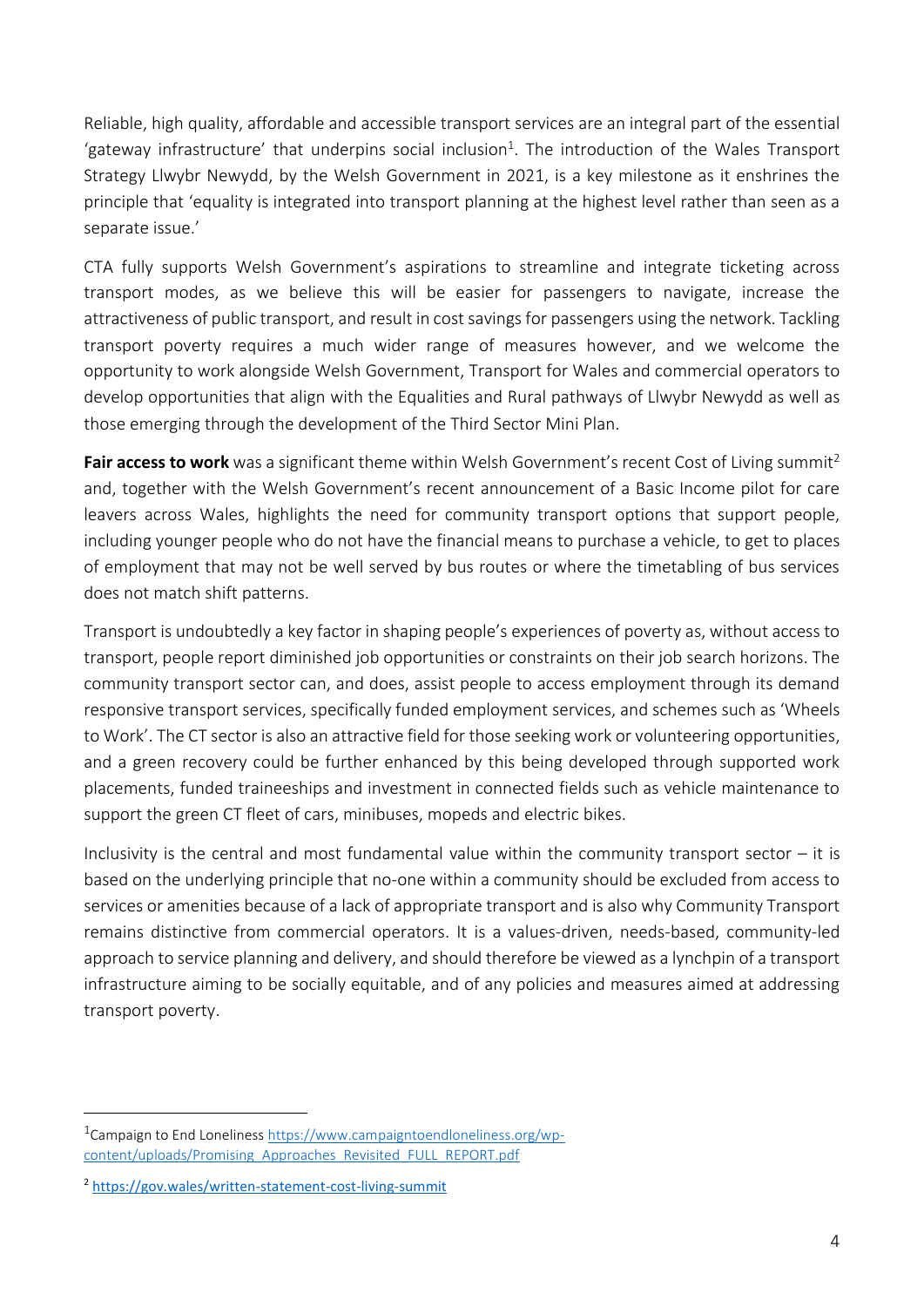### **3. Sustainable Integration & Connectivity**

Our members welcome the opportunity to work alongside Welsh Government and Transport for Wales in the plans to develop a network of bus services that are integrated, accessible, affordable, flexible, and low carbon, as set out in the white paper consultation 'One network, one timetable, one ticket<sup>'3</sup>. The community transport sector has continued to grow at a time when conventional public transport has contracted, and has found innovative solutions to community problems during the pandemic which continue to enhance communities as we move into the recovery phase. Moreover, these community-focused services directly improve the wellbeing of people who use this form of passenger transport, making community transport integral to the conversation about Wales' future passenger transport.

We welcome the proposed creation of more innovative and flexible services, particularly in geographic 'hotspots' where commercial transport options have retracted or been withdrawn, leaving individuals and communities disconnected. Community transport operators need to be considered as potential partners for new fflecsi and other demand-responsive services, and supported to deliver these services to their full potential. The value people place on their journey with a community transport service is very different to the value placed on public transport journeys. It is important to consider the added social benefit, value, and wraparound support provided when community transport operators run fflecsi or community bus services, and this should be considered as part of the cost/quality matrix used to award any new franchise or contract agreements.

The CT sector in Wales has significant untapped potential, and appetite to deliver a wider range of transport services that will help citizens meet their needs and connect with their communities. In order to deliver on Welsh Government's aspirations for fully integrated transport options, the sector will need additional support around investment in real time information, journey planning, and mobility as a service (MaaS), if they are to achieve parity with commercial operators and funded pilot schemes.

There is also a significant opportunity for the community transport sector to shape, influence and potentially deliver a wider range of shared transport options, in partnership with communities, local councils, housing associations, and other third sector organisations, and tapping into opportunities to generate, store and use community owned renewable energy to power sustainable vehicles. These shared car, bike, and e-cargo bike schemes could be delivered/supported by the CT network in Wales, to integrate with other transport modes and open up opportunities for modal shift for local residents and tourists visiting different parts of Wales.

Having access to a network of accessible 'lifeline' provision which is consistent across Wales, bringing citizens from outlying towns and villages to multimodal transport hubs, will improve connections and eliminate the postcode lottery for both public and community transport. There are significant opportunities presented by the proposed franchising model to ensure CT operators with local knowledge and expertise and a passion for delivering community-led innovation to be an active

1

<sup>3</sup> <https://gov.wales/one-network-one-timetable-one-ticket-planning-buses-public-service-wales>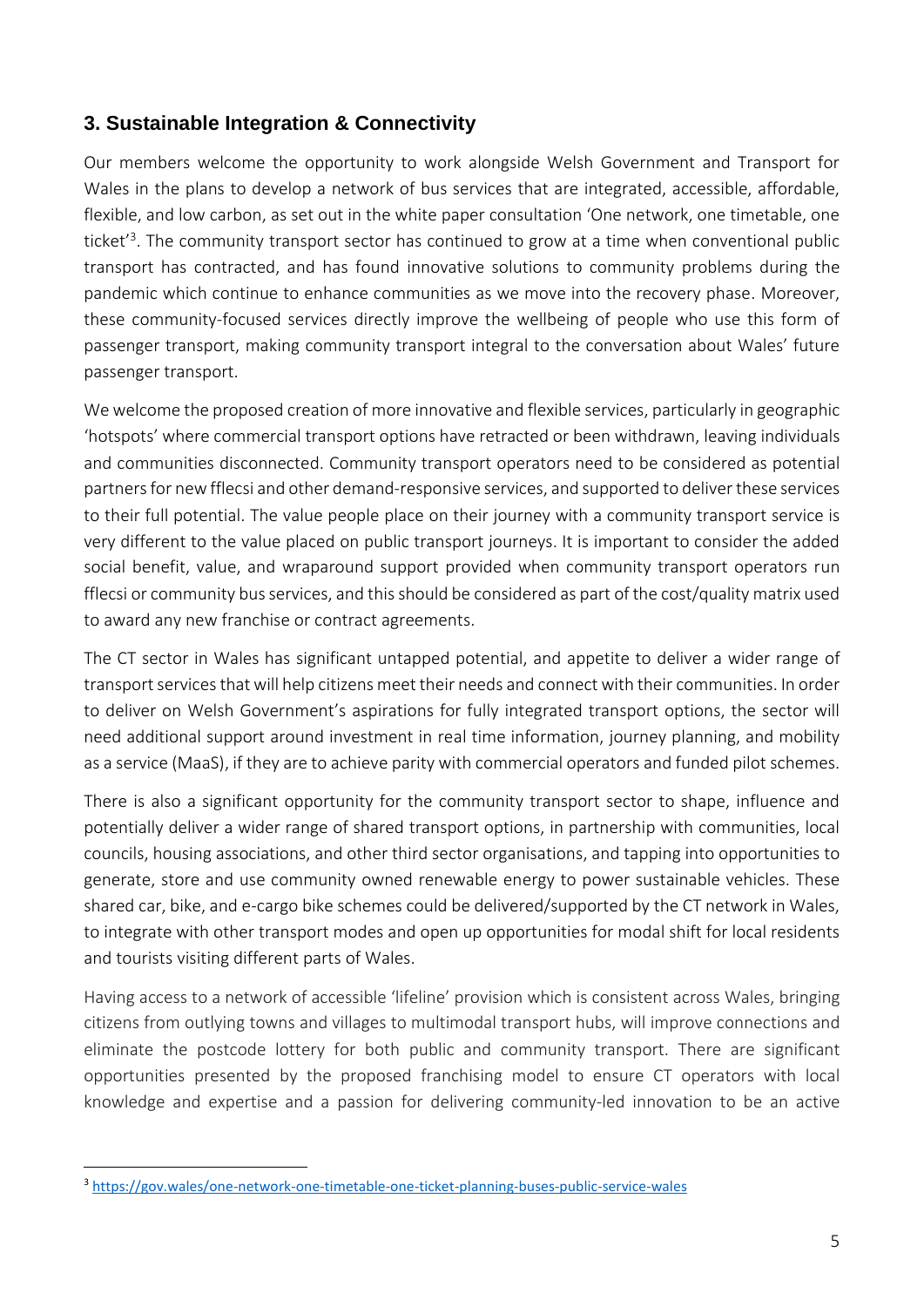partner in delivering many of these services, with agile demand-responsive services that interface with more commercial routes, active travel modes and shared transport such as community car clubs.

The community transport sector must be included in the national investment programme to convert the passenger transport fleet to zero emission. The sector has been struggling to update fleets due to insecurity of funding (for example, the one-year Bus Service Support Grant, which has been static for nearly a decade and is now split among more operators than ever before) and lack of organisational reserves for capital purchases, which have been further decimated due to Covid-19. It is not unusual for operators to have vehicles over 10 years old, with over 200,000 miles on the clock, and whilst they are committed to transitioning to electric vehicles, the higher capital costs of such vehicles hinders the move to low carbon transport. The recognition by Welsh Government of the need to invest in its communities is welcomed, as this growing passenger transport sector requires support to fund the conversion to zero emission vehicles.

EV charging infrastructure needs to consider community transport operators delivering key services including S22 services or school transport and provide access to the network of rapid EVCPs. Converting the community transport fleet to a zero emission fleet, and ensuring the EV charging infrastructure supports this transition and is accessible to the CT sector, will require a partnership approach between Welsh Government, the community transport sector and other organisations.

The **Western Valleys Transport Pilot** has been funded through Welsh Government's Household Support Fund to support people to access employment, education, training, support and leisure opportunities through a range of sustainable and active travel modes, while improving cross-valley connectivity through the development and improvement of community owned energy generation and non-commercial and accessible EV infrastructure.

This project will be coproduced by CT operators and the communities they serve to connect and integrate with existing schemes, the mainstream public transport network and key sites across south Wales, including employers, schools, social housing, leisure facilities and community centres. Community-owned assets including energy generation and storage, minibuses, bikes, and accessible cars will be based in the heart of communities typically excluded from such high-profile projects, to facilitate transport connections that eliminate access barriers and bring people together. The project is planned to launch in June 2022 and will provide invaluable learning to support the ongoing transformation of the public transport network in Wales.

### **6. Conclusion**

It's a really exciting time for the transport sector in Wales, and CTA, our members and the wider CT network have a clear vision of what we want to achieve. We want to see sustainable funding going